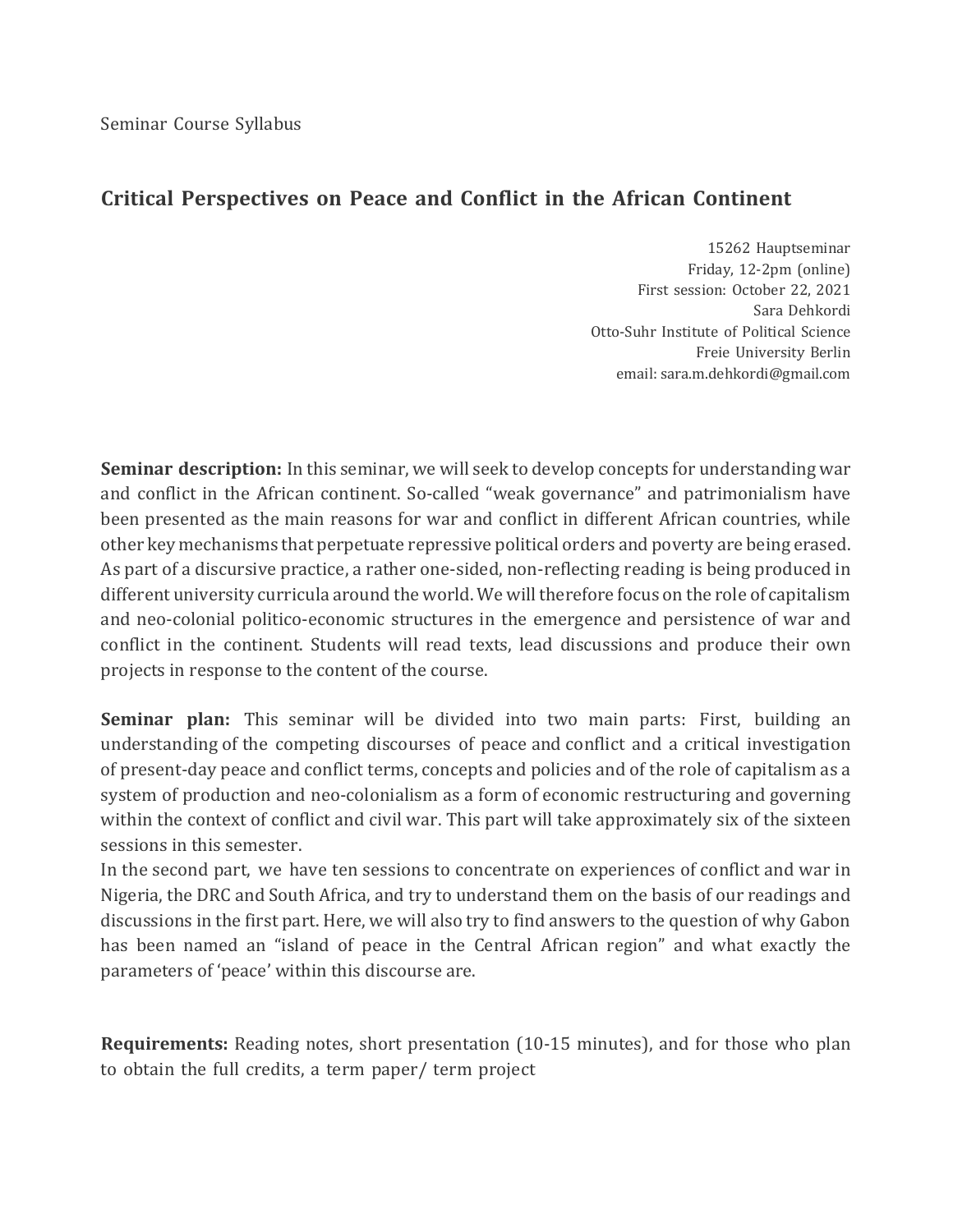## **Course material / bibliography**

- Amin, Samir: The Liberal Virus. New York 2004

- Bernault, Florence: *Colonial Transactions - Imaginaries, Bodies, and Histories in Gabon*. Durham 2019

Chari, Sharad: *The ocean and the city: Spatial forgeries of racial capitalism*. In: Society and Space. 2021

- Dearing, Caitlin: *A Global Approach to Regulating Trade in Conflict Goods in the DRC*. In: International Affairs Review. 2010

- Depelchin, Jacques: "This War Must End". An Interview with Jacques Depelchin on the Congo. In: The Thinking Africa Resource Centre. 2013

- Depelchin, Jacques: *Reclaiming African History*. Cape Town 2011

- Freire, Paulo: *Pedagogy of the Oppressed*. Introduction, Preface and Chapter 2. New York and London 2000. Originally published in 1970

- Heathershaw, John: *Towards better theories of peacebuilding: beyond the liberal peace debate.* In: Peacebuilding. Volume 1. Issue 2. 2013

- Igwe, Isaac O.C.: *History of the International Economy: The Bretton Woods System and its Impact on the Economic Development of Developing Countries.* In: Athens Journal of Law. Volume 4, Issue 2 - Pages 105-126. 2018

Pugh, Michael; Cooper, Neil and Turner, Mandy: *Whose Peace? Critical Perspectives on the Political Economy of Peacebuilding*. London 2008 

- Roy, Arundhati: *Capitalism a Ghost Story*. Preface and Section one. Chicago 2014

- Sabaratnam, Meera: *The Liberal Peace? A Brief Intellectual History of International Conflict Management, 1990-2010*. In: Campbell, Susanna, Chandler David and Sabaratnam, Meera (eds.): *A Liberal Peace? The Problems and Practices of Peacebuilding*. London 2011

- Uche, Chibuike: *Oil, British Interests and the Nigerian Civil War*. Journal of African History. Volume 49. Issue 1. 2008